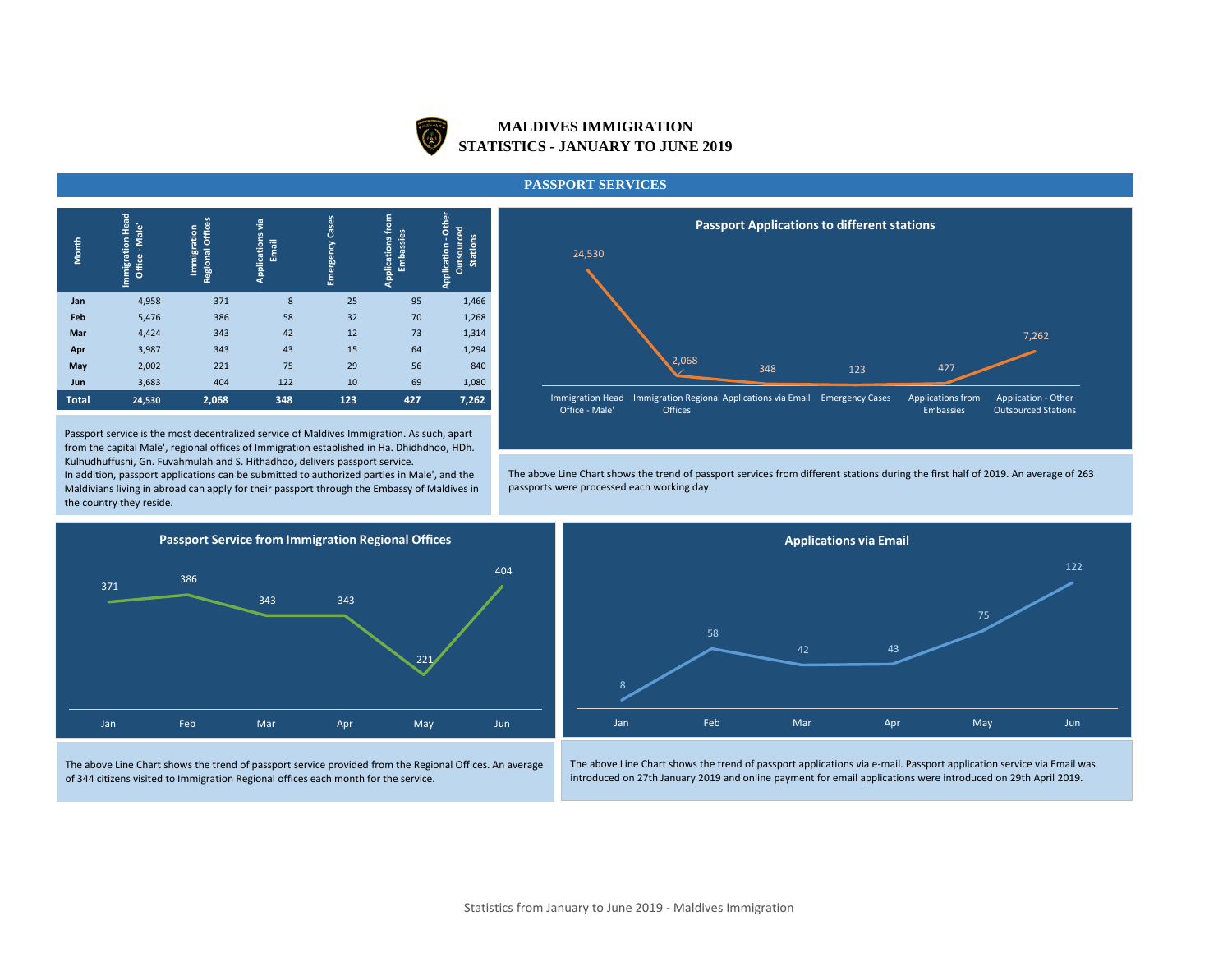|  |                         |                         |                        |                                         |                                             |                                   | <b>Tourist Arrival</b>                                            |
|--|-------------------------|-------------------------|------------------------|-----------------------------------------|---------------------------------------------|-----------------------------------|-------------------------------------------------------------------|
|  | Airport<br><b>Month</b> | <b>Tourists Arrived</b> | Maldivians<br>Departed | <b>Holders Arrived</b><br>New Work Visa | <b>Foreigners Arrived</b><br>on Other Visas | <b>Entry Denied</b><br>Passengers | 168,583<br>151,552<br>162,843<br>163,114                          |
|  | Jan                     | 150,975                 | 15,723                 | 4,047                                   | 1,925                                       | 127                               |                                                                   |
|  | Feb                     | 167,716                 | 13,464                 | 2,719                                   | 1,526                                       | 135                               |                                                                   |
|  | Velana<br>Mar           | 161,828                 | 21,765                 | 3,939                                   | 1,664                                       | 110                               |                                                                   |
|  | Apr                     | 161,989                 | 15,880                 | 2,946                                   | 1,462                                       | 83                                |                                                                   |
|  | May                     | 102,772                 | 8,857                  | 3,318                                   | 1,290                                       | 198                               | Jan<br>Feb                                                        |
|  | <b>Jun</b>              | 112,909                 | 16,555                 | 3,252                                   | 1,395                                       | 185                               | Mar<br>Apr                                                        |
|  | <b>Total</b>            | 858,189                 | 92,244                 | 20,221                                  | 9,262                                       | 838                               |                                                                   |
|  | Jan                     | 15                      | 135                    |                                         | $\mathbf{1}$                                | $\sim$                            |                                                                   |
|  | Feb                     | 14                      | 173                    |                                         | $\mathbf{1}$                                | $\overline{\phantom{a}}$          |                                                                   |
|  | Hanimaadhoo<br>Mar      | 29                      | 249                    |                                         | $\overline{3}$                              | $\sim$                            | The above Column Chart shows the number of tourists arrived by ai |
|  | Apr                     | 35                      | 274                    |                                         | $\overline{4}$                              | ٠                                 | movements of Gan International Airport and Hanimaadhoo Internat   |
|  | May                     | 20                      | 52                     |                                         | $\overline{4}$                              | $\mathbf{1}$                      | tourists arrived per month, during this period.                   |
|  | <b>Jun</b>              | 27                      | 255                    |                                         | $\overline{2}$                              |                                   |                                                                   |
|  | <b>Total</b>            | 140                     | 1,138                  | $\sim$                                  | 15                                          | $\mathbf{1}$                      | <b>New Work Visa Holders Arrived</b>                              |
|  | Jan                     | 562                     | 309                    | $\mathbf{1}$                            | 20                                          |                                   | 4,048                                                             |
|  | Feb                     | 853                     | 220                    |                                         | 8                                           | ٠                                 | 3,939                                                             |
|  | Mar<br>Gan              | 986                     | 500                    |                                         | 10                                          | $\mathbf{1}$                      | 3,384                                                             |
|  | Apr                     | 1,090                   | 381                    | 41                                      | 12                                          |                                   | 2,987<br>2,719                                                    |
|  | May                     | 230                     | 124                    | 66                                      | 16                                          |                                   |                                                                   |
|  | Jun                     | 539                     | 202                    | 17                                      | 8                                           | ٠                                 |                                                                   |
|  | <b>Total</b>            | 4,260                   | 1,736                  | 125                                     | 74                                          | $\mathbf{1}$                      |                                                                   |
|  | <b>Grand Total</b>      | 862,589                 | 95,118                 | 20,346                                  | 9,351                                       | 840                               | Feb<br>Jan<br>Mar<br>May<br>Apr                                   |

### **INTERNATIONAL AIRPORTS**



The above Column Chart shows the number of tourists arrived by air during the first half of 2019. This include the movements of Gan International Airport and Hanimaadhoo International Airport as well. An average of 143,765 tourists arrived per month, during this period.



The Line Chart on the left shows the trend of expatriates arrived on a new Work Visa. As per the data, an average of 113 expatriates arrived to Maldives each day, during the first half of 2019.



The Line Chart on the left shows the number of passengers whose entry were denied for not fulfilling the entry requirements. This number was higher in May and June compared to the rest of the period, and an average of 139 passengers were denied at the broader each month.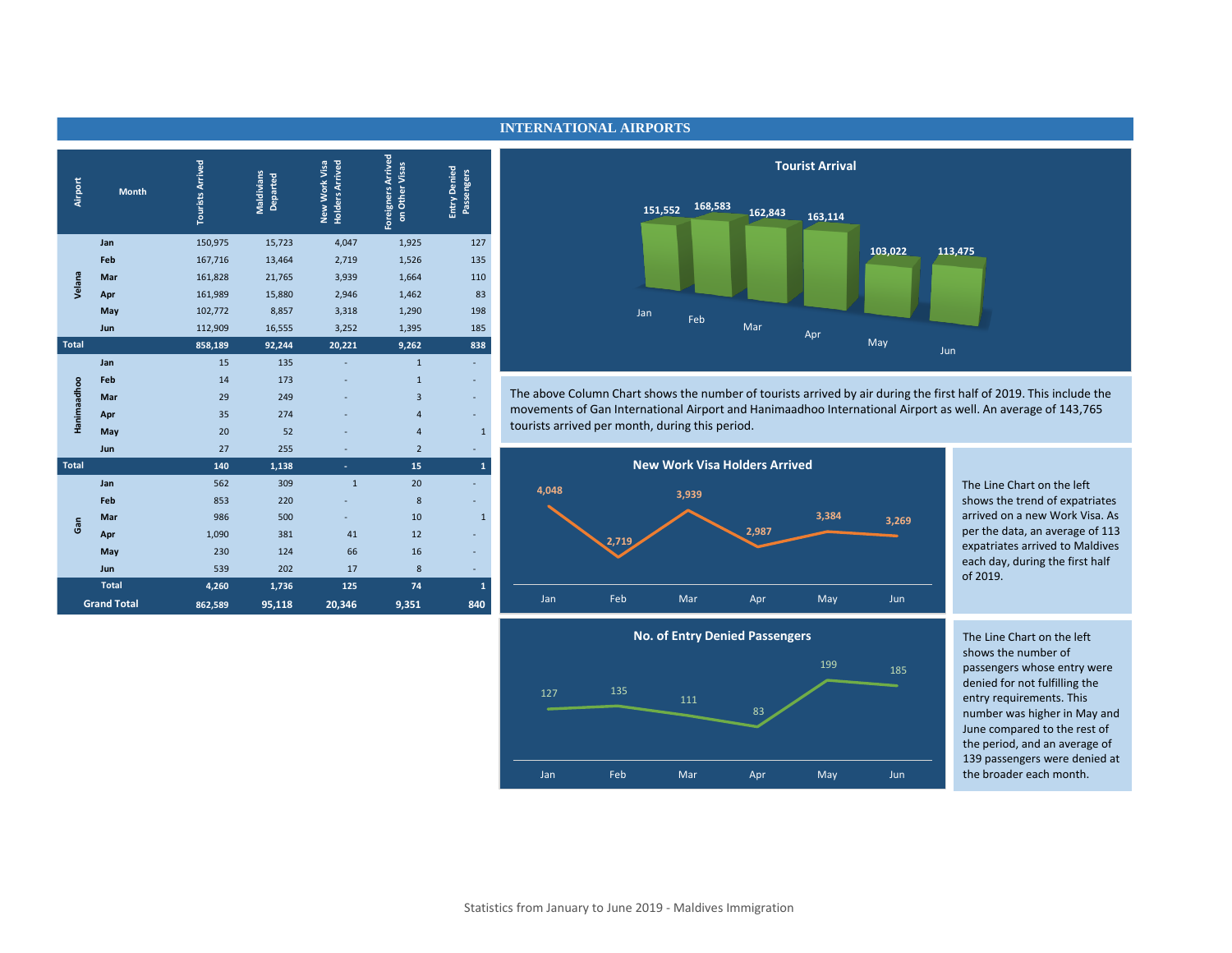| Port               | <b>Month</b> | Tourist<br>Vessels<br>Arrived | Cargo Vessels<br><b>Arrived</b> | Arrivals by<br>Surface<br><b>Tourist</b> | <b>Tourist Surfa</b>      |
|--------------------|--------------|-------------------------------|---------------------------------|------------------------------------------|---------------------------|
|                    | Jan          | 10                            | 56                              | 3,417                                    | 5,5<br>5,022<br>4,667     |
|                    | Feb          | 15                            | 66                              | 4,410                                    | 3,694                     |
|                    | Mar          | 25                            | 65                              | 5,006                                    |                           |
| Male               | Apr          | 8                             | 69                              | 5,517                                    |                           |
|                    | May          |                               | 54                              | $\mathbf 1$                              |                           |
|                    | Jun          | $\overline{2}$                | 59                              | $\overline{2}$                           |                           |
| <b>Total</b>       |              | 60                            | 369                             | 18,353                                   | Jan<br>Feb                |
|                    | Jan          | $\overline{\mathbf{4}}$       | L,                              | 277                                      | Mar<br>Apı                |
|                    | Feb          | 13                            |                                 | 250                                      |                           |
|                    | Mar          | 12                            |                                 |                                          |                           |
| Uligan             | Apr          | 6                             |                                 |                                          | <b>Vessels Arrived to</b> |
|                    | May          | $\mathbf 1$                   |                                 |                                          |                           |
|                    | Jun          |                               |                                 |                                          | 66<br>65                  |
| <b>Total</b>       |              | 36                            |                                 | 527                                      | 56                        |
|                    | Jan          | $\mathbf 1$                   | $\overline{7}$                  |                                          |                           |
|                    | Feb          |                               | 3                               |                                          |                           |
| Kulhudhuffushi     | Mar          |                               | 3                               |                                          | 25<br>15                  |
|                    | Apr          |                               | $\overline{2}$                  | $\mathbf 1$                              | 10                        |
|                    | May          |                               | $\overline{2}$                  |                                          |                           |
|                    | Jun          | $\mathbf{1}$                  | $\mathbf 1$                     |                                          | Feb<br>Mar<br>Jan         |
| <b>Total</b>       |              | $\overline{2}$                | 18                              | $\mathbf{1}$                             |                           |
|                    | Jan          |                               | $\overline{3}$                  |                                          | -Tourist Vessels Arrived  |
|                    | Feb          | $\mathbf 1$                   | 3                               | $\overline{7}$                           |                           |
| Hithadhoo          | Mar          | $\overline{2}$                | $\overline{4}$                  | 16                                       | <b>Vessels Arrived to</b> |
|                    | Apr          | $\overline{2}$                | $\overline{2}$                  | $\overline{4}$                           |                           |
|                    | May          |                               | 3                               |                                          | 14<br>14<br>12            |
|                    | Jun          | $1\,$                         | $\overline{1}$                  |                                          |                           |
| <b>Total</b>       |              | $6\phantom{a}$                | 16                              | 27                                       | $\pmb{8}$                 |
|                    | Jan          |                               | $\overline{2}$                  |                                          | 6                         |
|                    | Feb          |                               |                                 |                                          | 5                         |
| Other              | Mar          |                               | $\mathbf{1}$                    |                                          |                           |
|                    | Apr          |                               | $\overline{2}$                  | $\overline{2}$                           |                           |
|                    | May          |                               |                                 |                                          |                           |
|                    | Jun          | $\mathbf 1$                   | $\mathbf 1$                     |                                          | Jan<br>Feb<br>Mar         |
| <b>Total</b>       |              | $\mathbf{1}$                  | 6                               | $\overline{2}$                           | - Tourist Vessels Arrived |
| <b>Grand Total</b> |              | 105                           | 409                             | 18,910                                   |                           |

## **SEAPORT**



**10 15 25 8 56 66 65 <sup>69</sup> 54 59**  Jan Feb Mar Apr May Jun **Vessels Arrived to Male' Seaport** Tourist Vessels Arrived **Cargo Vessels Arrived** 



The Column Chart on the left shows the number of tourists arrived by surface, during the first half of 2019.

Most number of tourists arrived in a single month was 5524, which was on March. On the other hand, a single tourist arrived on May.

A total of 18,910 tourists arrived via surface during this period.

The Line Chart on the left shows the comparison of Tourist and Cargo Vessels arrived to Maldives via Male' Seaport, during the first half of the year.

Cargo Vessels arrived were more during February, March and April. However, there was a slight decrease after April.

Tourist Vessels arrived more at the beginning of the year, where 25 vessels arrived during March. But the number declined and there were no Tourist Vessel arrivals from Male' Seaport during May.

The Line Chart on the left shows the comparison of Tourist and Cargo Vessels arrived to other regional seaports.

Most number of Tourist Vessels arrived during this period was on February & March, which was 14, and most of them arrived to Uligan Seaport.

Most number of Cargo Vessels arrived in a single month was 12, that was on January.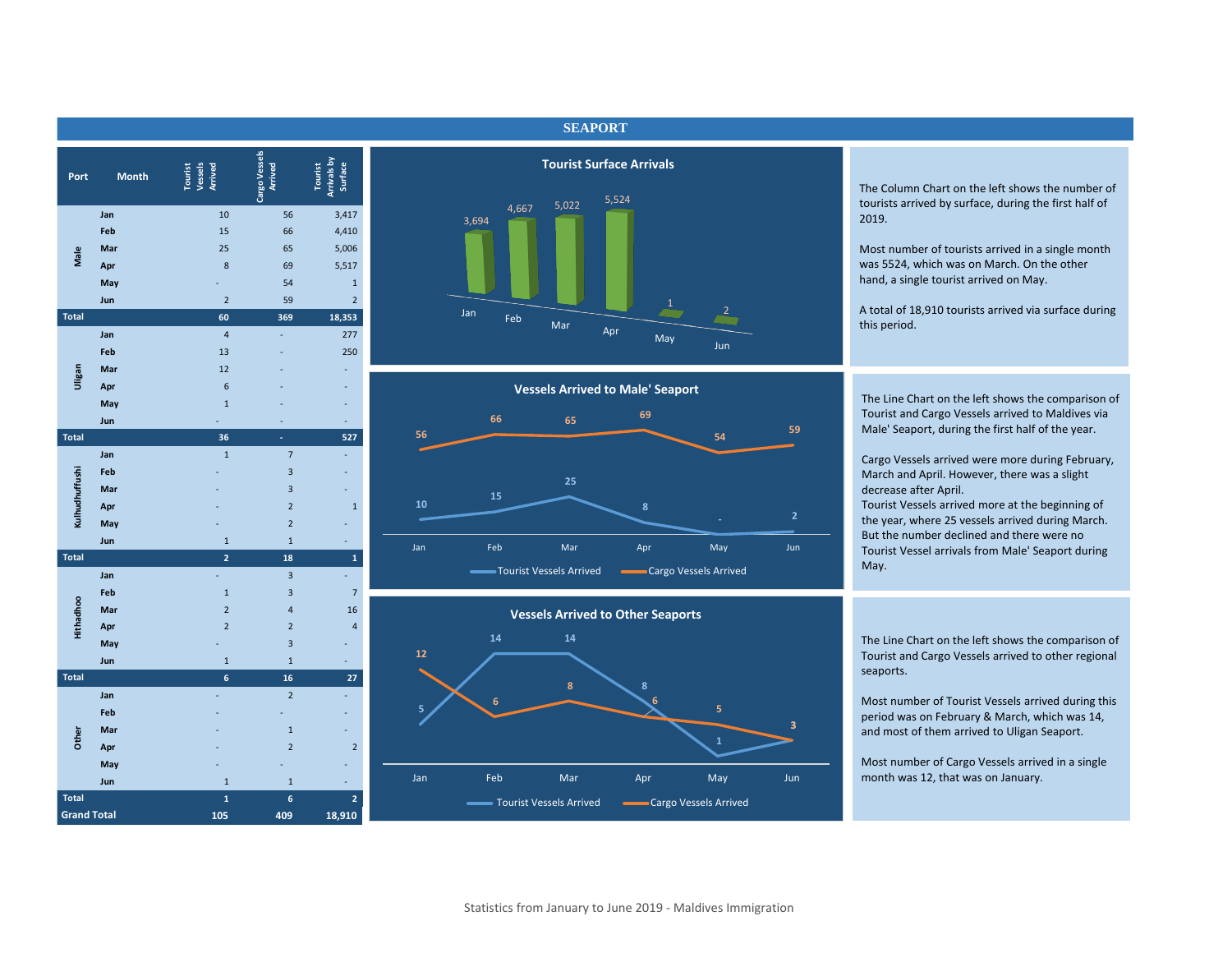| Month        | <b>Work Visas Issued</b><br>- Male' | <b>Work Visas Issued</b><br><b>Regional Offices</b><br>Immigration | <b>Business Visas</b><br>Issued | Visas<br><b>Issued</b><br>Dependant | <b>Special Visas</b><br><b>Issued</b> | Student Visas<br>Issued | <b>Other Visas</b><br><b>Issued</b> |
|--------------|-------------------------------------|--------------------------------------------------------------------|---------------------------------|-------------------------------------|---------------------------------------|-------------------------|-------------------------------------|
| Jan          | 12,090                              | 162                                                                | 418                             | 215                                 | 61                                    | 64                      | 125                                 |
| Feb          | 9,777                               | 179                                                                | 796                             | 213                                 | 30                                    | 46                      | 106                                 |
| Mar          | 9,165                               | 191                                                                | 765                             | 241                                 | 49                                    | 94                      | 92                                  |
| Apr          | 10,052                              | 229                                                                | 758                             | 240                                 | 51                                    | 65                      | 134                                 |
| May          | 7,885                               | 276                                                                | 562                             | 228                                 | 244                                   | 32                      | 130                                 |
| Jun          | 8,275                               | 201                                                                | 677                             | 184                                 | 55                                    | 30                      | 93                                  |
| <b>Total</b> | 57,244                              | 1,238                                                              | 3,976                           | 1,321                               | 490                                   | 331                     | 680                                 |



The above Bar Chart shows the number of different visas issued during the first half of 2019.

Besides Work Visa, Business Visa was the most issued visa in the mentioned period. As such, a total of 3,976 Business Visas were issued. Then came Dependent Visa with a total of 1,321 issuance.

Other visas mentioned in the table include; Diplomatic Visa, Non-Diplomatic Visa and Cooperate Resident Visa.



The above Line Chart shows the number of Work Visas issued during the first half of 2019.

An average of 9,540 visas were issued each month during this period.



The above Line Chart shows the number of Work Visas issued from the regional offices of Immigration during the first half 2019.

Besides the Visa Division in Maldives, HDh. Kulhudhuffushi, Gn. Fuvahmulah and S. Hithadhoo Immigration Office issues Work Visa.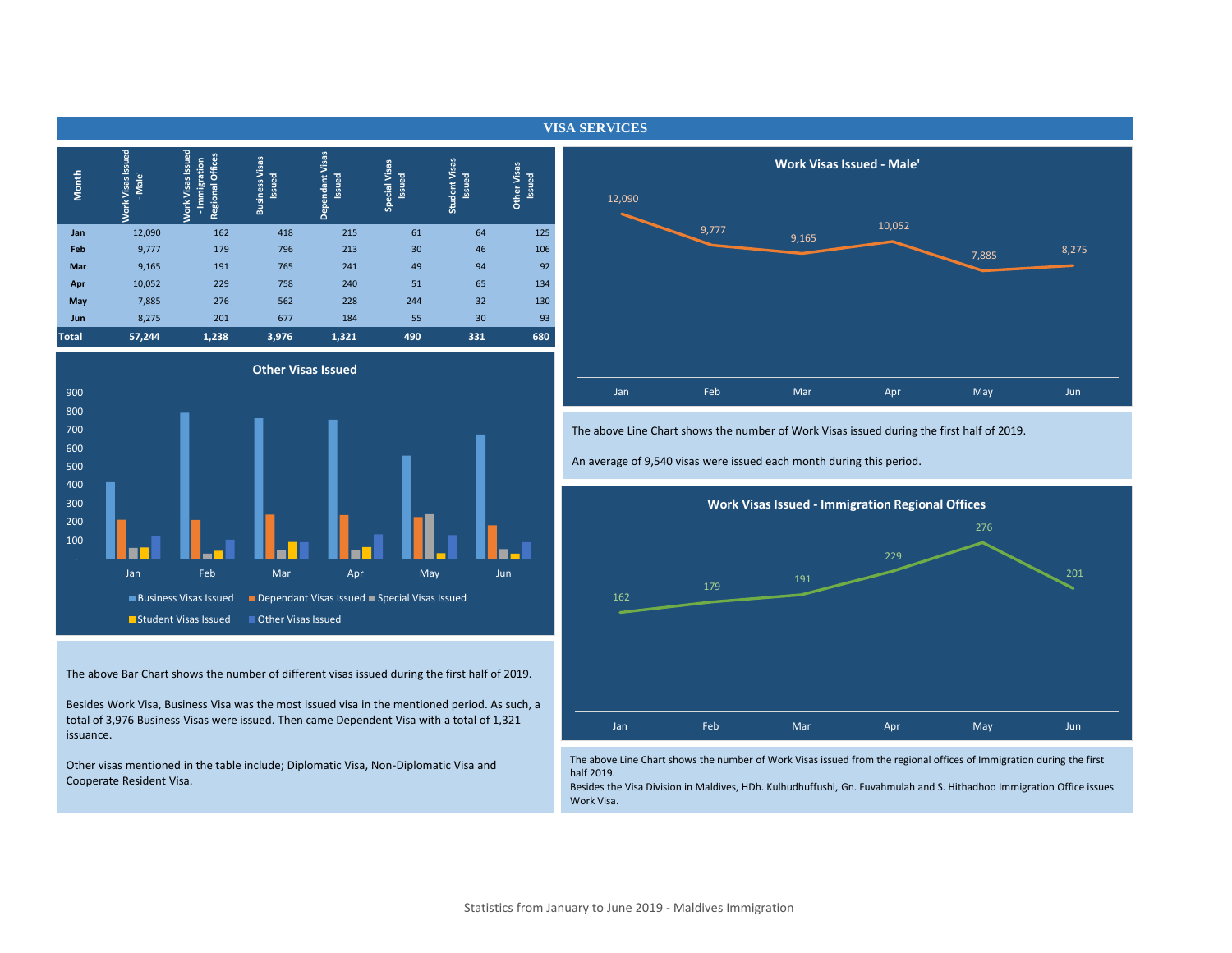

#### Statistics from January to June 2019 - Maldives Immigration